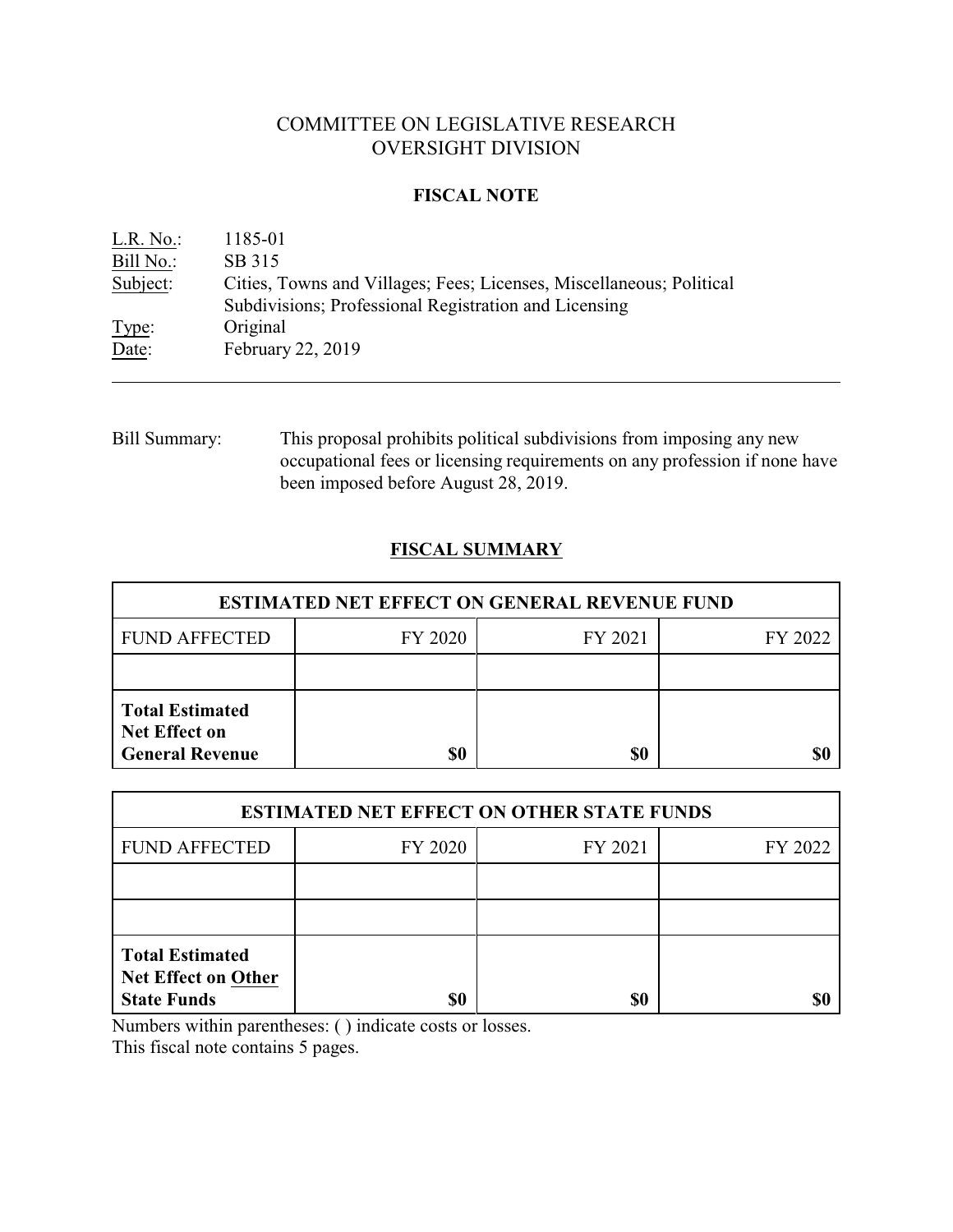L.R. No. 1185-01 Bill No. SB 315 Page 2 of 5 February 22, 2019

| <b>ESTIMATED NET EFFECT ON FEDERAL FUNDS</b>                        |         |         |         |  |
|---------------------------------------------------------------------|---------|---------|---------|--|
| <b>FUND AFFECTED</b>                                                | FY 2020 | FY 2021 | FY 2022 |  |
|                                                                     |         |         |         |  |
|                                                                     |         |         |         |  |
| <b>Total Estimated</b><br>Net Effect on All<br><b>Federal Funds</b> | \$0     | \$0     |         |  |

| <b>ESTIMATED NET EFFECT ON FULL TIME EQUIVALENT (FTE)</b>    |         |         |         |  |
|--------------------------------------------------------------|---------|---------|---------|--|
| <b>FUND AFFECTED</b>                                         | FY 2020 | FY 2021 | FY 2022 |  |
|                                                              |         |         |         |  |
|                                                              |         |         |         |  |
| <b>Total Estimated</b><br><b>Net Effect on</b><br><b>FTE</b> |         |         |         |  |

 $\Box$  Estimated Net Effect (expenditures or reduced revenues) expected to exceed \$100,000 in any of the three fiscal years after implementation of the act.

| <b>ESTIMATED NET EFFECT ON LOCAL FUNDS</b> |                                             |                                             |                                             |  |
|--------------------------------------------|---------------------------------------------|---------------------------------------------|---------------------------------------------|--|
| <b>FUND AFFECTED</b>                       | FY 2020                                     | FY 2021                                     | FY 2022                                     |  |
| <b>Local Government</b>                    | (Unknown, could<br>exceed<br>\$107,800,000) | (Unknown, could<br>exceed<br>\$129,360,000) | (Unknown, could<br>exceed<br>\$129,360,000) |  |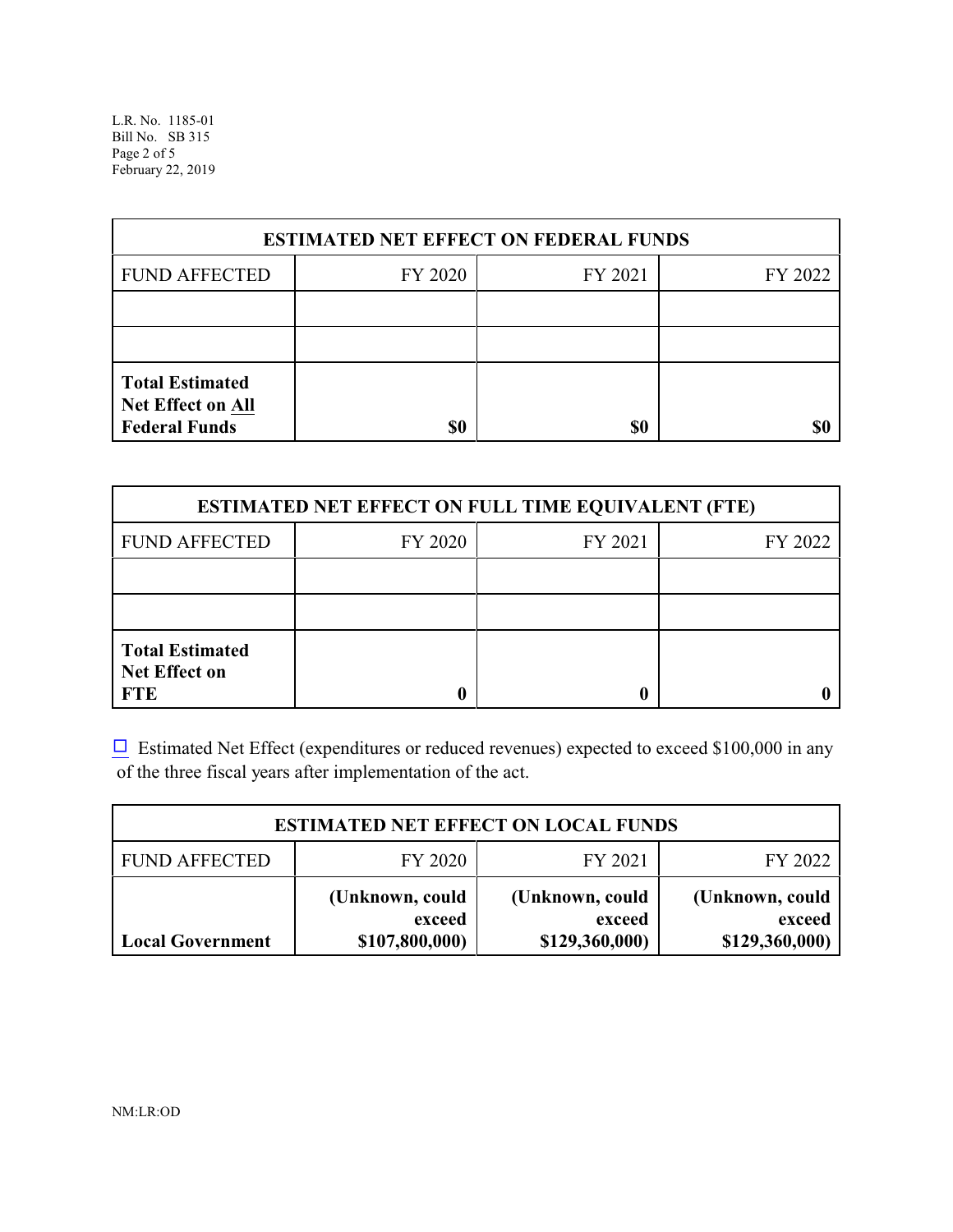L.R. No. 1185-01 Bill No. SB 315 Page 3 of 5 February 22, 2019

#### **FISCAL ANALYSIS**

## ASSUMPTION

Officials at the **City of Kansas City (CKC)** assume this proposal would have a massive negative fiscal loss in business license revenue annually. Since at least 1875, the CKC has been authorized for city and local purposes to license, tax, and regulate the occupations of merchants, manufacturers, and all businesses, avocations, pursuits, and callings going on in the City. For over 100 years, the City has exercised this power because the Missouri General Assembly has affirmatively provided that its municipalities should have such authority.

Because the bill defines the term "Occupational fee" as "a fee or tax on professionals or businesses that is charged for the privilege of providing goods or services within a certain jurisdiction" the proposed legislation endangers the City's ability to collect its gross receipts tax, commonly referred to as the business license tax (which includes the City's utility tax and arena tax). The business license tax is an important general fund revenue source; curtailing or eliminating this revenue would cause considerable negative consequences to the delivery and quality of City services, including those provided by Kansas City Police Department. The ability to impose a meaningful gross receipts tax also helps ensure a diverse tax portfolio. That diversity is critical to ensure that local revenue streams do not overburden one class of taxpayer to the benefit of another.

For the CKC, currently business license tax collections amount to approximately \$125 to \$130 million in revenue annually and help pay critical municipal needs including public safety. If this bill were to become law and if the City can only collect \$25.00 per business license issued (in lieu of its sliding scale business license tax) it would result in projected annual revenue of approximately \$640,000; a virtual elimination of this critical revenue stream. As such, this bill would have a catastrophic impact on the CKC.

**Oversight** is not able to verify CKC's estimate of lost license fee revenue. Oversight assumes other cities would also be impacted by this proposal. Therefore, Oversight will range the fiscal note as an unknown negative that could exceed CKC's number (\$130,000,000 - \$640,000).

Officials at the **Department of Insurance, Financial Institutions and Professional Registration** assume no fiscal impact from this proposal.

**Oversight** notes that the Department of Insurance, Financial Institutions and Professional Registration has stated the proposal would not have a direct fiscal impact on their organization. Oversight does not have any information to the contrary. Therefore, Oversight will reflect a zero impact on the fiscal note.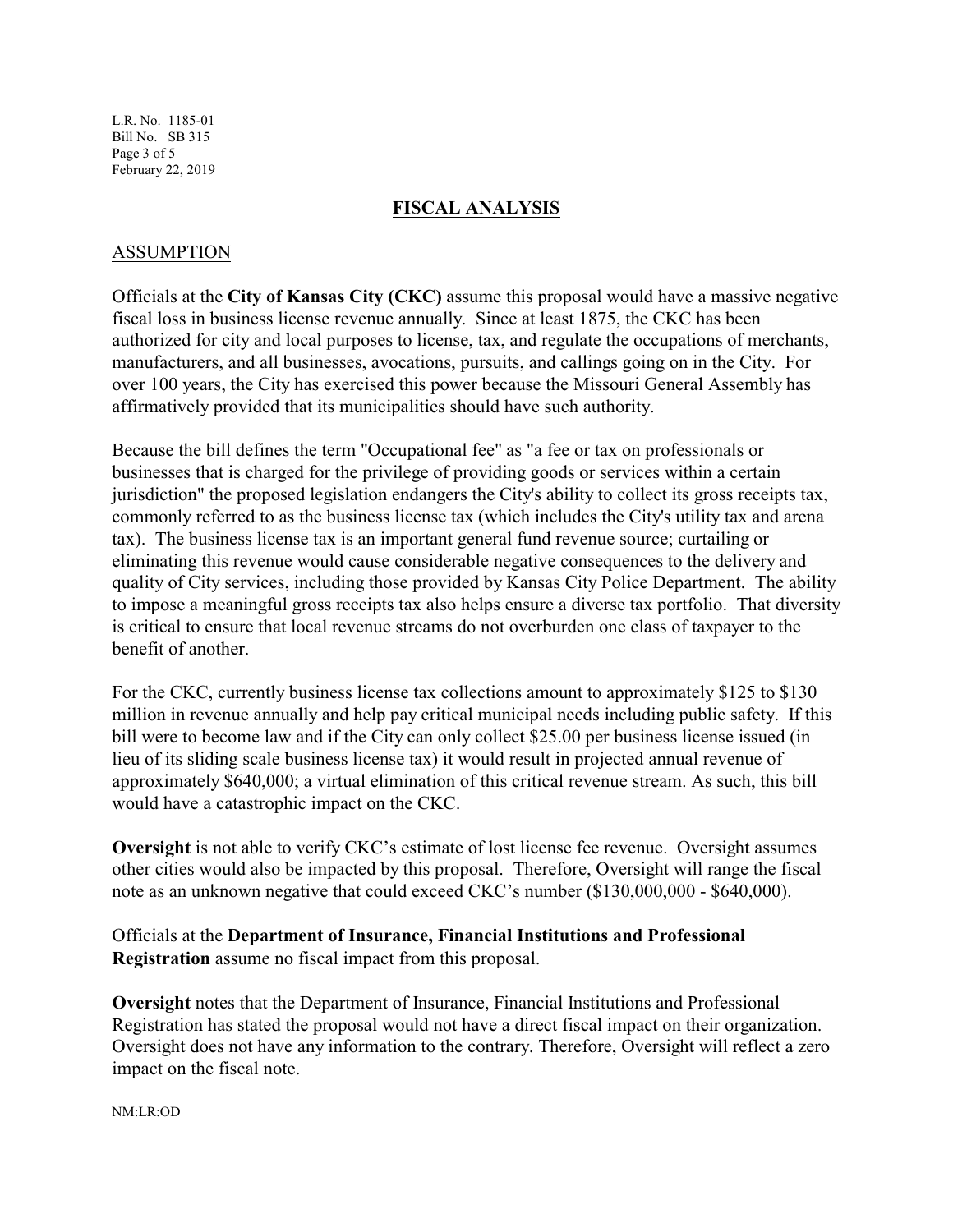L.R. No. 1185-01 Bill No. SB 315 Page 4 of 5 February 22, 2019

#### ASSUMPTION (continued)

Officials at **Johnson County** and the **Monroe County Assessor** each assume no fiscal impact to their respective entities from this proposal.

**Oversight** only reflects the responses that we have received from state agencies and political subdivisions; however, other cities and counties were requested to respond to this proposed legislation but did not. For a general listing of political subdivisions included in our database, please refer to [www.legislativeoversight.mo.gov.](http://www.legislativeoversight.mo.gov.)

| <b>ESTIMATED NET EFFECT ON</b><br><b>LOCAL POLITICAL SUBDIVISIONS</b>   | (Unknown,<br>could exceed<br>\$107,800,000) | (Unknown,<br>could exceed<br>\$129,360,000) | (Unknown,<br>could exceed<br>\$129,360,000) |
|-------------------------------------------------------------------------|---------------------------------------------|---------------------------------------------|---------------------------------------------|
| Revenues - loss on fees collected for<br>business licenses              | (Unknown,<br>could exceed<br>\$107,800,000) | (Unknown,<br>could exceed<br>\$129,360,000) | (Unknown,<br>could exceed<br>\$129,360,000) |
| FISCAL IMPACT - Local Government<br><b>LOCAL POLITICAL SUBDIVISIONS</b> | FY 2020<br>$(10 \text{ Mo.})$               | FY 2021                                     | FY 2022                                     |
|                                                                         | <u>\$0</u>                                  | <u>\$0</u>                                  | <u>\$0</u>                                  |
| FISCAL IMPACT - State Government                                        | FY 2020<br>$(10 \text{ Mo.})$               | FY 2021                                     | FY 2022                                     |

## FISCAL IMPACT - Small Business

Small businesses could pay less for business licenses as a result of this proposal.

## FISCAL DESCRIPTION

Under this act, beginning on August 28, 2019, no political subdivision of this state shall impose any occupational fees or licensing requirements on any profession if the political subdivision does not already impose occupational fees or licensing requirements on that profession. The political subdivision may continue to regulate any profession or occupation that is subject to occupational fees or licensing requirements so long as the fees do not exceed \$25 per year. If a profession is already subject to occupational fees that exceed \$25 per year, the existing fees do